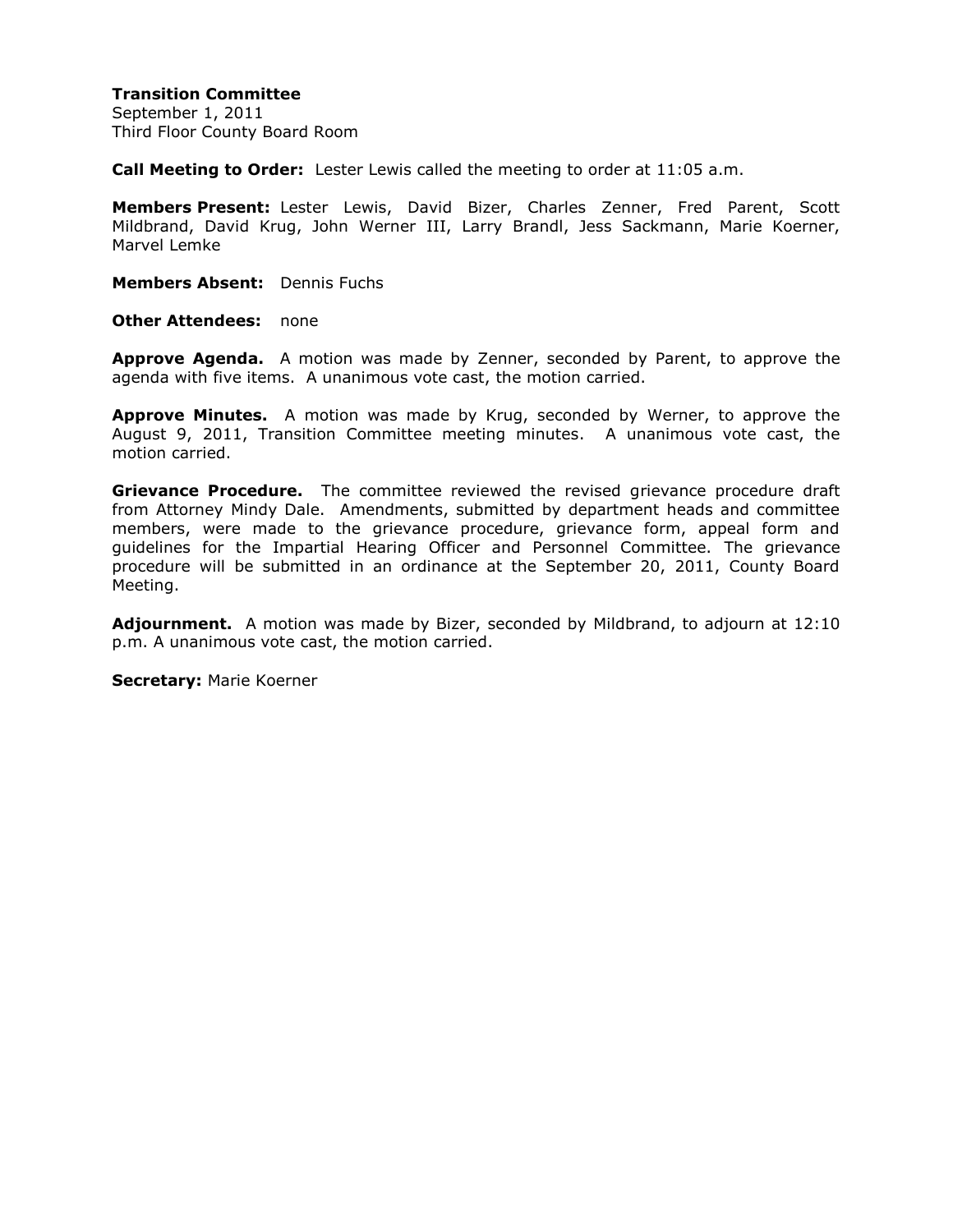## **Transition Committee**

August 9, 2011 Third Floor County Board Room

**Call Meeting to Order:** Lester Lewis called the meeting to order at 10:00 a.m.

**Members Present:** Lester Lewis, David Bizer, Charles Zenner, Fred Parent, Scott Mildbrand, David Krug, John Werner III, Larry Brandl, Patty Krug, Jess Sackmann, Marie Koerner, Marvel Lemke

**Members Absent:** Dennis Fuchs

**Other Attendees:** Jim Metz

**Approve Agenda.** A motion was made by Parent, seconded by Bizer, to approve the agenda with five items. A unanimous vote cast, the motion carried.

**Approve Minutes.** A motion was made by Zenner, seconded by Krug, to approve the July 21, 2011, Transition Committee meeting minutes. A unanimous vote cast, the motion carried.

**Grievance Procedure.** Attorney Mindy Dale sent a Grievance Procedure draft with suggestions made at the previous Transition Committee meeting. Marvel Lemke and Marie Koerner added suggestions and comments. The draft was reviewed with the committee. Marie Koerner will update the draft with the committee's changes and forward to Attorney Mindy Dale for her review. The draft will then be shared with department heads for their input.

The next meeting of the Transition Committee is set for September 1, 2011, at 11:00 a.m.

**Adjournment.** A motion was made by Mildbrand, seconded by Zenner, to adjourn at 11:35 a.m. A unanimous vote cast, the motion carried.

**Secretary:** Marie Koerner